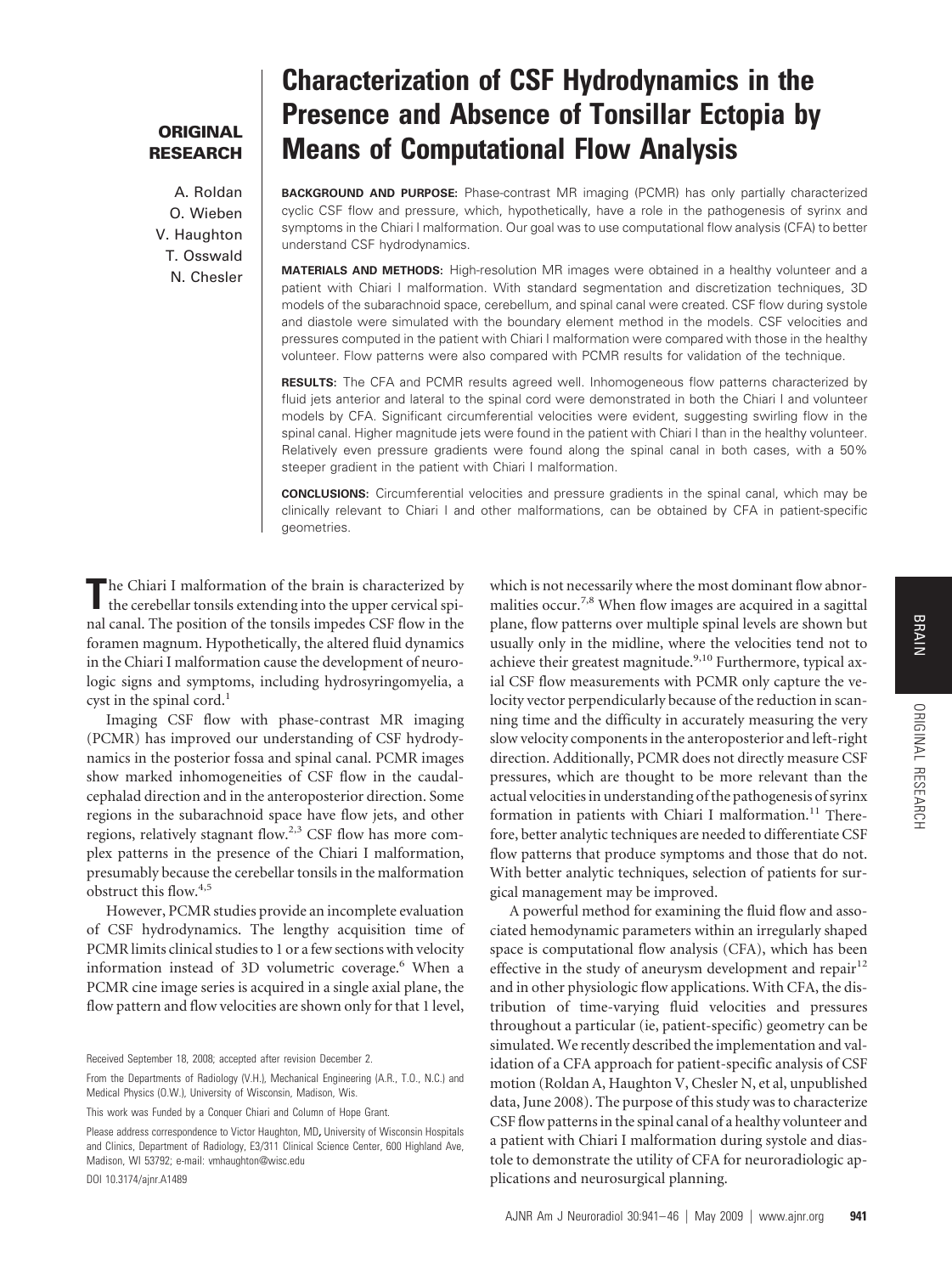## **Materials and Methods**

#### *Patients and Subjects*

For the study, a volunteer with no history of neurologic illness or spine disease was solicited from the community. Our institutional review board approved the collection of CSF flow and anatomic image data in healthy subjects. Image data were used from 1 patient with a Chiari I malformation who underwent imaging as part of her neurosurgical evaluation. Our institutional review board approved the retrospective use of this anonymized image dataset.

#### *MR Imaging Method*

MR imaging was used to create patient-specific anatomic models for the CFA simulations. In addition, 2D phase-contrast images were acquired for comparisons of simulations with actual in vivo results. All image data were acquired on a clinical 1.5T MR imaging system (high-definition TwinSpeed Excite scanner; GE Healthcare, Waukesha, Wis; maximum gradient strength, 40 mT/m; maximum gradient slew rate, 150 mT/m/ms). The anatomic data were acquired with a volumetric multiecho 3D radial acquisition with fat and water separation balanced steady-state free precession (bSSFP).<sup>13</sup> The fully refocused steady-state free precession (SSFP) imaging sequence used for the 3D acquisition allowed imaging with isotropic spatial resolution and fat/water separation. A 20  $\times$  20  $\times$  20 cm<sup>3</sup> image volume of  $256 \times 256 \times 256$  voxels was acquired by 10,000 projections in a total scanning time of 5 minutes, resulting in a spatial resolution of 0.8  $\times$  $0.8 \times 0.8$  mm<sup>3</sup>. The high contrast between CSF and the surrounding tissues and the high spatial isotropic resolution facilitated the creation of an accurate model. Other scanning parameters included flip an $gle = 15^{\circ}$ , receiver bandwidth =  $\pm$ 125 kHz, and TR = 2.9 ms.

Axial PCMR flow images were acquired with the clinical standard sequence at the level of the craniovertebral junction. The cine MR images were synchronized to the cardiac cycle by electrocardiogram gating. The acquisition parameters were the following: flip angle  $=$  $20^{\circ}$ , TR/TE = 20/5 ms, section thickness = 5 mm, FOV = 180  $\times$  180 mm<sup>2</sup>, acquisition matrix = 256  $\times$  256, and encoding velocity = 10 cm/s.

#### *Computational Flow Analysis*

MR images from the patient with Chiari I malformation and the healthy subject were segmented in a general purpose commercial segmentation program for gray-scale medical images (Mimics; Materialise, Ann Arbor, Mich), to create the Chiari I and healthy model geometries, respectively. All absolute scale information was discarded, and relative scale information was maintained to permit comparisons between differently sized individuals. A region of interest within the subarachnoid space was selected, and its range of signal intensities was determined. All voxels within the upper and lower signal intensity value were highlighted. The upper and lower threshold values were adjusted iteratively to display all voxels in the subarachnoid space as completely as possible.

The 3D geometry generated from the edited segmentation mask was exported in stereolithography format into computer-aided design software (Geomagic, Research Triangle Park, NC). The inlet and outlet of the canal were cropped by placing parallel intersecting planes at each end of its longitudinal axis (Fig 1). The length of these geometries was set to 70 mm, and an identical scaling (assuming cubic voxels) was used in the x- and y-directions. The surfaces of the models were smoothed automatically by the program. The model created in



**Fig 1.** Healthy (left) and Chiari I (right) models constructed from MR images and scaled to be the same size. In the Chiari I model, the extended tonsils occupy the posterior region of the subarachnoid space and partially obstruct CSF flow.

Geomagic was exported as a standardized exchange of product file format into Abaqus (Version 6.6 –1; Simulia, Providence, RI).

Shell elements of 8 nodes were chosen. An internodal distance of 3 mm was specified over all boundaries except the inlet and outlet where intermodal distance was smaller (1 mm), to improve precision at these locations. Then, a surface mesh was generated. The list of elements and their corresponding node coordinates were extracted and read into a custom boundary element method (BEM) program written in Fortran (Roldan A, Haughton V, Chesler N, et al, unpublished data, June 2008). The coordinates of the surface nodes were identified automatically by the code. Axial planes perpendicular to the long axis of the model were selected every 10 mm. Two hundred twenty-five nodes within the subarachnoid space were assigned to each axial section. To simulate peak systole, annular flow with a peak velocity of 2.5 cm/s was imposed at the inlet plane and a reference pressure of 0 kPa was imposed at the outlet. No-slip conditions were assigned to the inner and outer surfaces of the spinal canal. Pressures and velocities were calculated at each of the boundary and internal nodes. To simulate peak diastole, we inverted the velocity profile and pressure conditions for the inlet and outlet. Identical volume flow rates were used for the Chiari I and healthy model simulations.

Results obtained with the BEM program were postprocessed with Matlab (MathWorks, Natick, Mass). CSF velocity vectors in the axial plane (ie, caudal-cephalad direction) were displayed as color and contour plots with the function "contourf." Secondary velocities—that is, velocity vector components in the anteroposterior direction and leftto-right direction—were plotted as arrows with the function "quiver": the direction indicating the direction of the velocity and the length of the arrow indicating the magnitude of the velocity component. Pressures acting on the inner and outer surfaces in the spinal canal were plotted with the function "contourf*.*"

### *Assessment of CFA Results*

The spatial and temporal velocity patterns in the Chiari I and healthy models were compared during peak systole and peak diastole at the inlet and outlet and at the 6 intermediate axial locations 10 mm apart (Fig 2). A qualitative assessment was performed, focusing on the lo-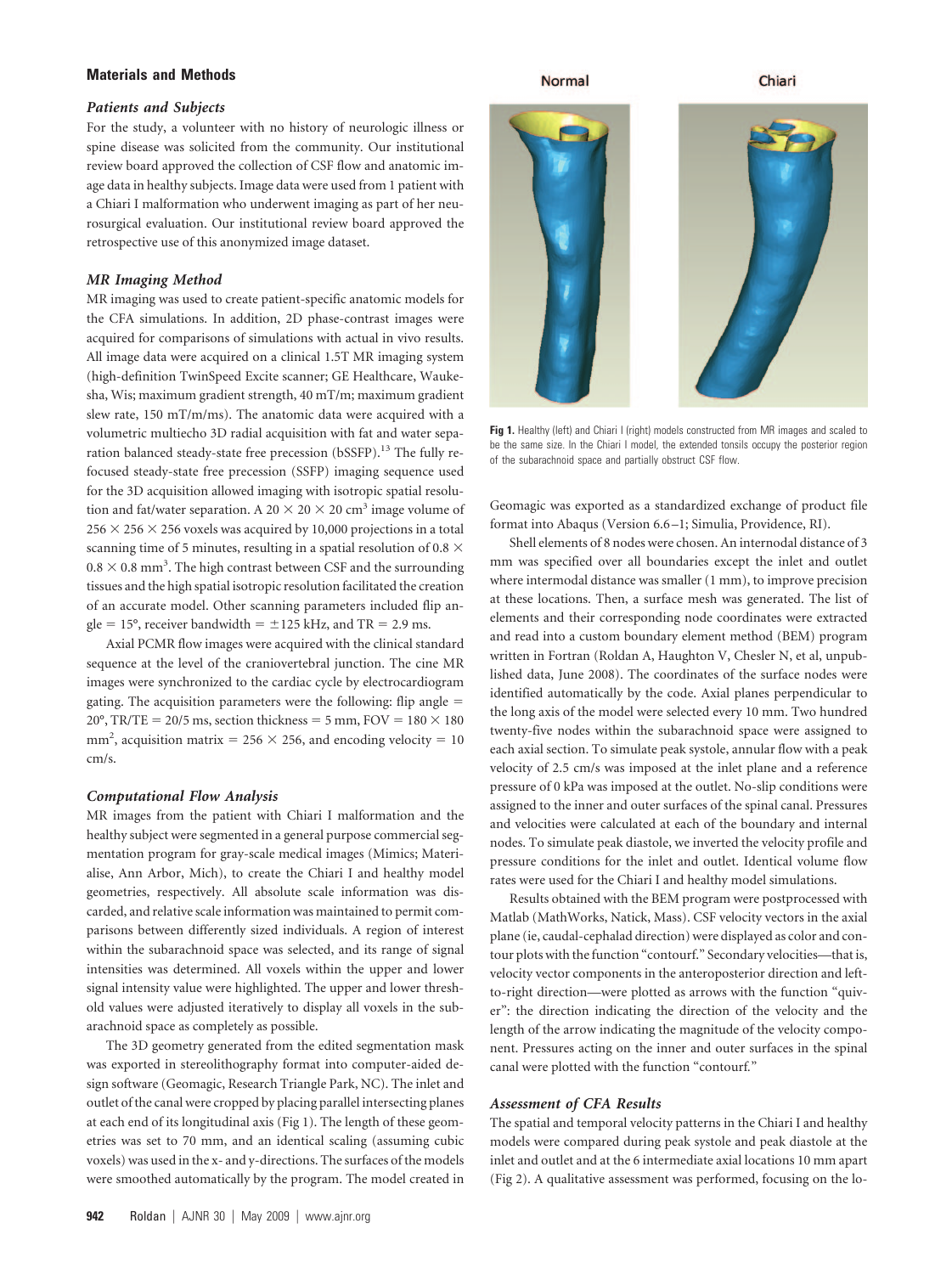

**Fig 2.** Axial planar sections at the inlet, outlet, and 6 intermediate locations at which CSF velocities were calculated for the healthy (left) and Chiari I (right) CFA models.

cations of the most extreme axial and secondary velocities and the overall direction of flow, which can be determined by vector summation of the axial and secondary flow velocities. The pressure gradients during peak systole and peak diastole in the Chiari I and healthy model simulations were compared qualitatively and quantitatively along the inner and outer surfaces of the spinal canal.

## *Validation*

The axial plane flow simulation results computed nearest the craniovertebral junction were compared with the axial plane PCMR images obtained near the craniovertebral junction in the Chiari I and healthy models during systole and diastole. The locations of flow jets were compared by visual inspection.

### **Results**

## *Patients and Subjects*

The healthy volunteer geometry was obtained by MR imaging in a 28-year-old male graduate student with no history of medical illness or spinal symptoms. The Chiari I geometry was obtained by imaging an 8-year-old girl with apnea spells, for whom craniovertebral decompression was advised.

### *MR Imaging*

In the healthy volunteer, MR imaging showed the cerebellar tonsils within the posterior fossa. No crowding of the foramen magnum was noted. No abnormalities were seen in the spinal canal or posterior fossa. In the patient with Chiari I malformation, MR imaging showed 7 mm of tonsillar ectopia and no spinal cord or brain stem syrinx; PCMR showed jets with velocities in 5- to 6-cm/s range. 3D radial bSSFP images showed high contrast in CSF and blood vessels and low signal intensity in other tissues in both cases.

## *Flow Computation*

Geometric models were successfully generated from MR images of the healthy control and the patient with Chiari I malformation by using a combination of commercial software



**Fig 3.** Computed CSF flow velocities by CFA at peak systole in 6 different axial levels in a healthy model (left column) and a Chiari I model (right column). Colors indicate the magnitude of the axial velocity (cephalad-to-caudal direction); *arrows* show the direction and magnitude of secondary velocities (anterior, medial, or posterior direction).

packages (Fig 1). The models, 70 cm in length, included the craniovertebral junction at 1 end. In the Chiari I model, the tonsils were evident at the inlet. The surfaces of the subarachnoid space appeared to have an anatomically correct degree of smoothness. Simulations were successfully performed for both models.

#### *Assessment of CFA Results*

Velocity contours for the 6 interior axial locations at peak systole are presented in Fig 3 for the healthy and Chiari I models. In the healthy model (Fig 3, left column), CSF velocities during systole were found to have different profiles at each axial location. Proximal to the cerebellum (1 cm below the craniovertebral junction), there were 2 jets lateral to the spinal cord. At that level, flow had mainly a caudal-cephalad direction. However, there was also a smaller component of the velocity in a posterior or posteromedial direction (Fig 3, level 1). Posterior to the cord, in the area below the tonsils, flow was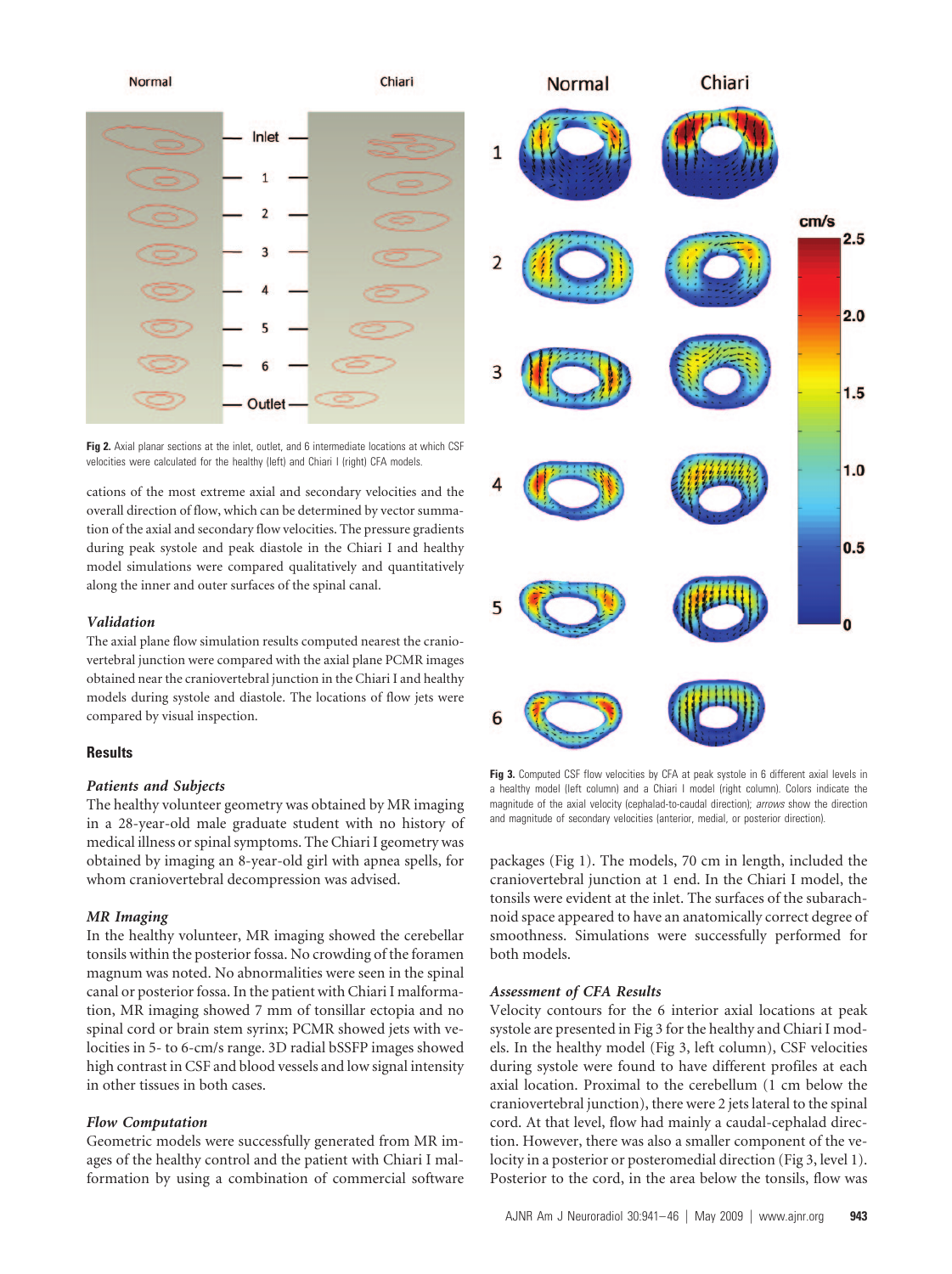relatively stagnant. At the next axial location (1 cm lower; Fig 3, level 2), the largest flow jets remained lateral to the cord. Here, the velocity in the axial direction had diminished, and the secondary direction had changed from posterior to anterior or anteromedial. At the axial level 3, the magnitude of the axial velocity increased with respect to levels 1 and 2 but had patterns similar those in to level 2. Secondary flow velocities reached their peak at this level (3.2 mm/s) and were directed anteriorly. At level 4, the 2 jets were slightly more anterior than those in level 3 but were still lateral to the cord and reached peak values in size and velocity magnitude (2.5 cm/s). Here, secondary velocities were in the anteromedial direction with lower magnitude than in upper levels. The 2 last axial planes (levels 5 and 6) showed anterolateral jets. Overall, the secondary velocities were 1 order of magnitude lower than the axial velocities (ie, millimeters per second versus centimeters per second).

Similar to that in the healthy model, systolic CSF flow in the Chiari I model (Fig 3, right column) was characterized by jets anterolateral to the cord at axial level 1 (1 cm below the craniovertebral junction). The direction of secondary flow, again similar to that in the healthy model, was posterior. The maximum velocity magnitude at this level was greater in the Chiari I model than in the healthy model (2.5 versus 2.1 cm/s, respectively). Posterior to the cord, flow was nearly stagnant. At the next level, the flow pattern was similar but the magnitude of the anterolateral jets was lower. At the next 4 levels, the maximum velocity appeared as a band anterior to the cord rather than as separate jets anterolateral or lateral to the cord, as seen in upper levels and in the healthy model at these locations. The secondary velocities were predominantly posteriorly directed. In comparison with flow in the healthy model, secondary flow during systole in the Chiari I model tended to be greater in magnitude. The secondary components of the velocity were within the same range as those for the healthy control (ie, millimeters per second).

During diastole in the healthy subject (Fig 4, left column), flow jets were present in nearly the same locations as in systole, though in the opposite direction. At the lowest axial level, higher velocities were seen posterior to the cord compared with that same position during peak systole. The magnitude of flow during diastole was similar to that during systole. The predominant velocity component was in the inferosuperior direction. The secondary flow was in a general lateral and posterolateral direction, where it had been anterior and anteromedial during systole.

During diastole in the Chiari I model (Fig 4, right column), flow peaks tended to appear as a band in the more inferior sections and as jets anterolateral to the cord in higher levels. The pattern was similar to that during systole. High-velocity bands in the Chiari I model (levels 3–6) were not seen in the healthy model; jets seen in the healthy model (levels 3–6) were not seen in the Chiari model. The secondary velocities tended to have greater magnitude in the Chiari than in the healthy model and tended to have opposite directions.

The pressure distributions for both models during peak systole showed a maximum pressure at the inlet and a minimum at the outlet, with a relatively continuous gradient between (Fig 5). A larger pressure gradient was found in the Chiari I model compared with the healthy one. The peak pres-



**Fig 4.** Computed CSF flow velocities by CFA at peak diastole in 6 different axial levels in a healthy model (left column) and Chiari I model (right column). Colors indicate the magnitude of the axial velocity (caudal-to-cephalad direction); *arrows* show the direction and magnitude of secondary velocities (anterior, medial, or posterior direction).

sures were 1.5-fold higher in the Chiari model than the healthy model.

#### *Validation*

The simulated CSF flow patterns in the Chiari model during systole and diastole at axial level 2 showed qualitative agreement with the velocity patterns in systole and diastole recorded with PCMR (Fig 6). Both simulated and recorded velocities illustrated jets anterolateral to the spinal cord during systole. A band anterior to the cord during diastole is evident in the PCMR images and was less clearly evident but still present in the CFA results. The patterns in the healthy model similarly showed agreement with the flow patterns in the PCMR images of the healthy volunteer (Roldan A, Haughton V, Chesler N, et al, unpublished data).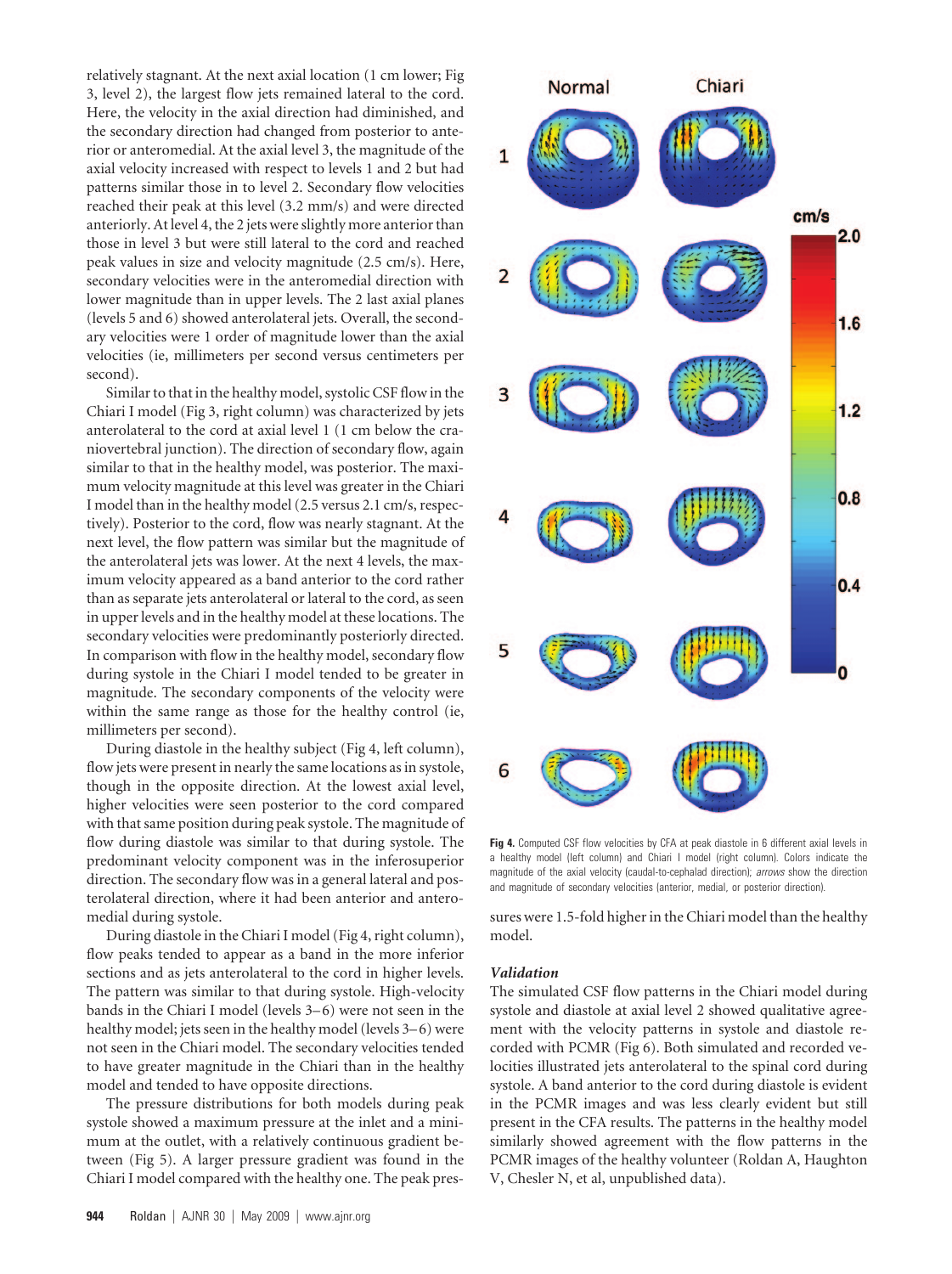

**Fig 5.** Pressure distribution at the inlet and along the outer spinal canal surface for the healthy (left) and Chiari I (right) models during peak systole. A 1-5-fold higher pressure gradient was found in the Chiari I model.



**Fig 6.** Comparison of PCMR recorded velocity profiles (top) and CFA results (bottom) in the Chiari I model during diastole (left) and systole (right). Reasonable qualitative agreement is evident by inspection.

#### **Discussion**

This study illustrates the use of CFA based on MR images to predict CSF flow patterns and CSF pressures in healthy subjects and in patients with Chiari I malformation. It demonstrates the heterogeneity of CSF flow along the spinal canal and significant velocity vector components perpendicular to the long axis of the spinal canal. CSF velocities were found to differ between Chiari I and healthy subarachnoid spaces. The pressure gradient was steeper in the patient with Chiari I malformation than in the healthy subject; this finding may be clinically relevant.

This is the first reported attempt to describe CSF velocities and pressures through the upper cervical subarachnoid space in Chiari I malformation by means of CFA, to our knowledge. Numeric simulations in simplified models of the spinal canal have been used previously to study the effect of the eccentricity of the spinal cord with the spinal canal, but actual geometries were not used.<sup>14</sup> CFA studies of the ventricular system have been performed,<sup>15,16</sup> but these are not relevant to the Chiari I malformation. Some physical models have been created; an in vitro study of syringomyelia hydrodynamics was performed with a phantom model of the spinal canal created from MR imaging.17 The main limitation for both numeric simulations and physical models of CSF within the subarachnoid space has been the complexity of the anatomy. For numeric simulations, the high-attenuation mesh required for domain discretization leads to very high computational costs.<sup>14</sup> An advantage of the BEM for CFA over other numeric techniques, such as the finite element or the finite difference method, is that only boundary discretization is required. This advantage makes it well suited for simulating flows in complex geometries with relatively low computational costs. One disadvantage of the BEM is that inertial effects, that is effects occurring during the acceleration of the fluid, are neglected. However, previous studies have suggested that these effects are small in CSF.<sup>16</sup> To determine whether these effects are important, future work will compare these results with a CFA method in which inertial effects are included; additional validation could be achieved with PCMR imaging at multiple levels or with a 3D PCMR technique.

The velocity results shown here in healthy and Chiari I geometries agree well with those in the literature.<sup>18</sup> The increase in pressure found here with an obstruction at the craniovertebral junction also agrees with prior animal experiments.19 The exclusion of the posterior fossa from the model simplified the problem of creating the geometries and probably introduced some error in measurement, though it apparently did not result in nonphysiologic CSF flow patterns. The creation of these patient-specific anatomic models did require some manual editing, which could have slightly modified the real anatomy. However, we are confident that these minor changes did not greatly affect the anatomic accuracy of the models.

The extensive image-processing time required for each patient-specific case study limited the number of cases that could be studied. Our patients with Chiari I may not be representative of all patients with Chiari I malformation. The volunteer image data likely represents the healthy model accurately because variability between healthy subjects is less than that between patients with Chiari I malformation.<sup>20</sup> Nevertheless, with this demonstration of the utility of CFA for understanding CSF flow, additional studies on more patients are anticipated.

#### **Conclusions**

Flow simulations show that the Chiari I malformation results in both increased CSF pressures and velocities. A hypothesis based on CSF pressure may be more plausible than one based on CSF velocity to explain the development of syringohydromyelia at a distance from the ectopic tonsils. Simulations may also have a practical benefit, suggesting optimal locations for obtaining CSF flow data when a patient is evaluated for cranio